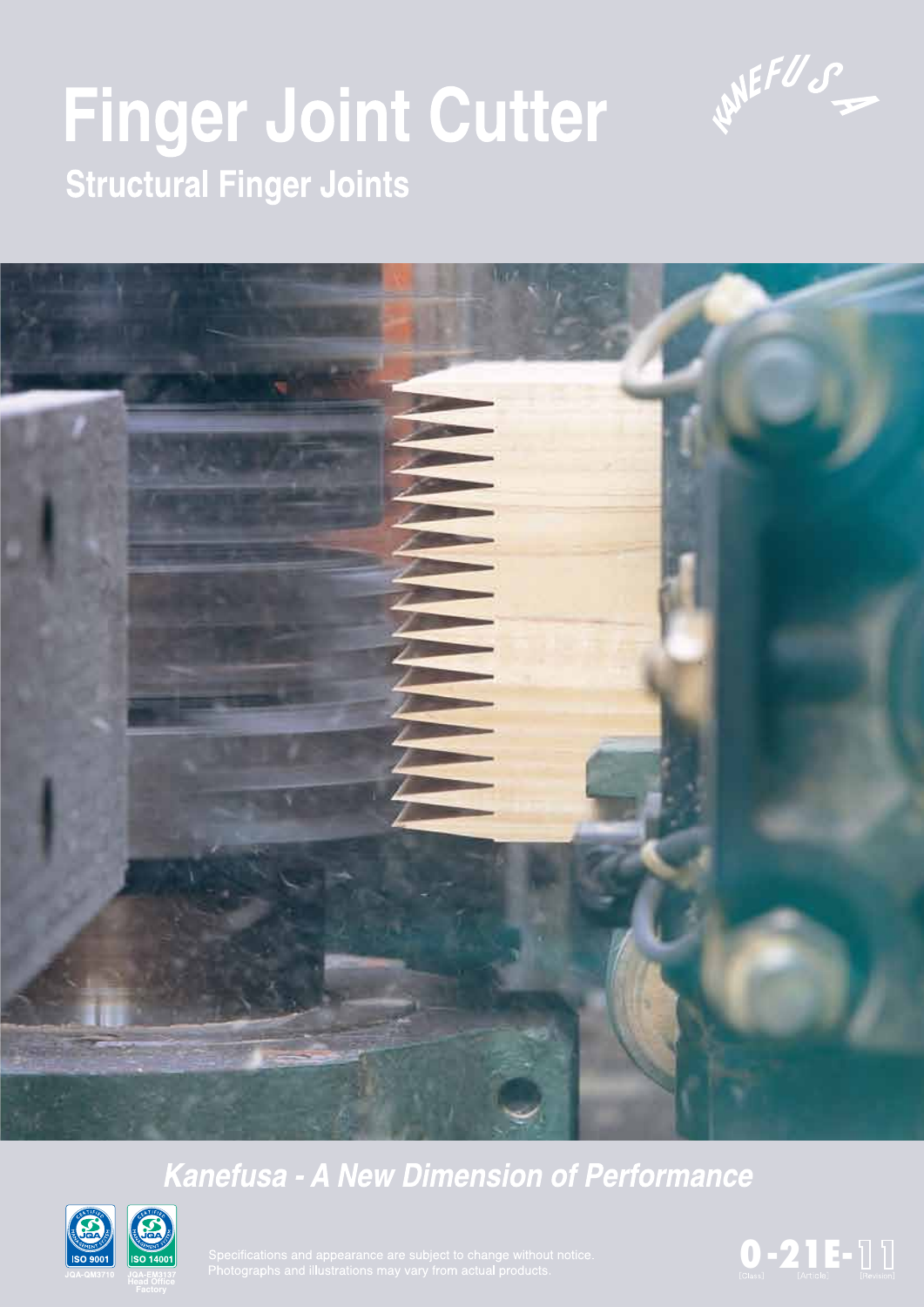### **Advanced Material Technology**



Kanefusa is the pioneer and worldwide leader in the development of advanced cutting edge materials for the woodworking industry. The result of extensive research and development has been a revolutionary new material called Advanced Material Technology.

Advanced Material Technology changes the wear characteristics of the cutting edge and reduces resin adhesion.

The first products treated with Advanced Material Technology were ST-1 planer knives in 1995. Two treatments which are marketed under Advanced Material Technology have been developed since:

HS-HP is applied to cutting edges with a High Speed Steel substrate.

HC-UP is applied to cutting edges with a Carbide substrate.



A conventional High Speed Steel cutting edge is blunt after cutting only 1000m of spruce.



The Advanced Material Technology treated cutting edge does not show much trace of wear even after cutting 4000 m of spruce.



The picture aside shows the top of the cutting edge of a finger joint cutter. Advanced Material Technology is applied to the back and the wear that can be seen is best described as crater wear. Though the rake side hollows out slowly, the cutting edge itself is still sharp.

#### **Regrinding**

Advanced Material Technology is applied only to the back of the cutting edge. The finger joint cutter can be reground on any conventional grinding machine. Though Advanced Material Technology cutting edges with regular High Speed Steel substrate or a TAF-C substrate outlast regular cutting edges many times, stock removal during grinding is less than that of regular tooling. Less stock removal leads to more regrinds per cutter.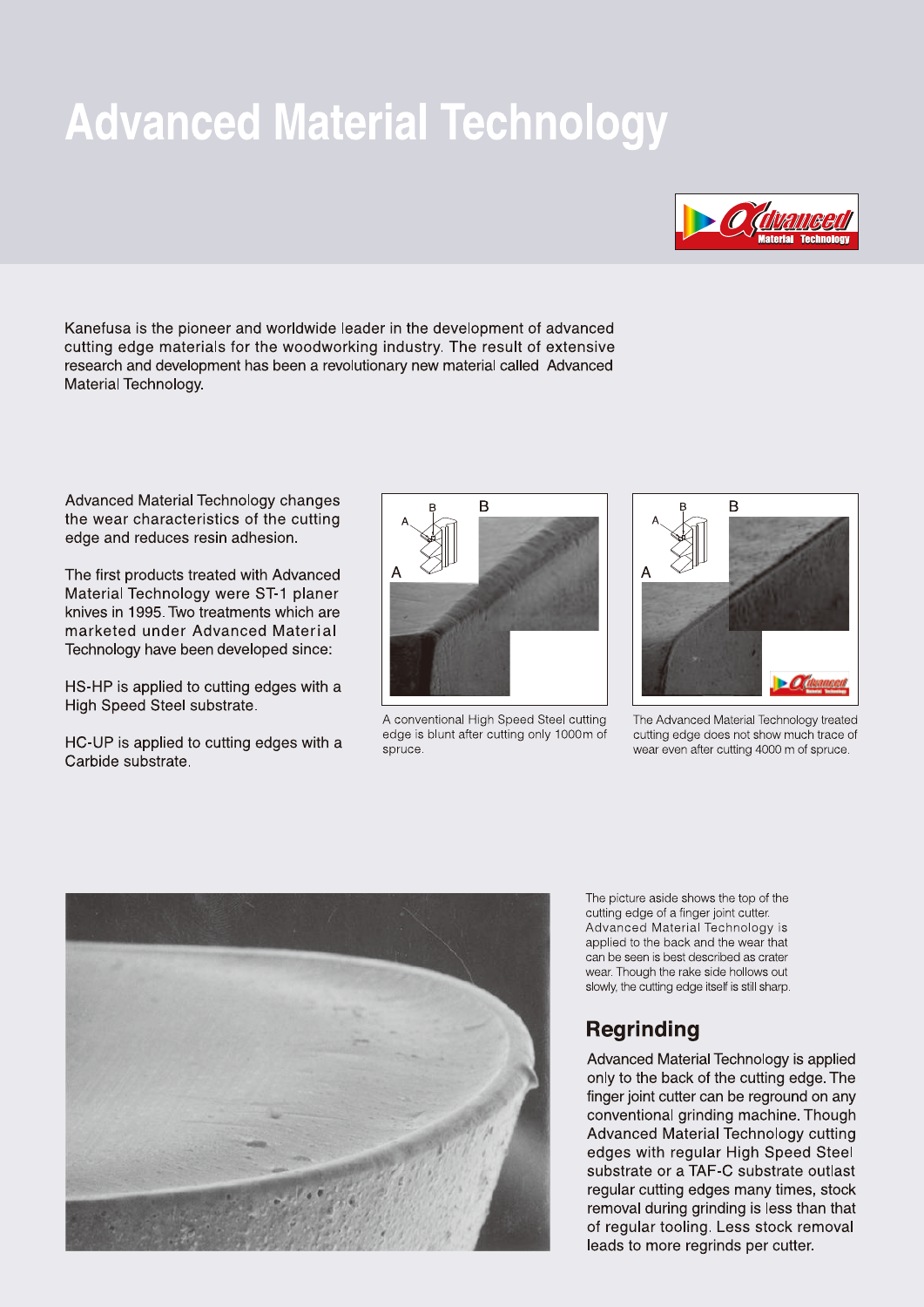### **TAF-C**



The new TAF-C finger joint knives are built from multi-layered steel. The top of the finger is made from highly abrasion resistant High Speed Steel, while the bottom has a higher toughness.

This structure is forged on special alloy steel with high shock resistance. The inserts are furthermore treated with Advanced Material Technology. As a result, the inserts outlast conventional Advanced Material Technology cutter and are less subject to breakage. Only inserts are available in TAF-C quality.

Cutter with finger joint length 10/11, 15/16.5 and 20/22 are for machines with trim saws. On these machines the finger joint length can be set from anywhere in between the two figures. I.e., between 10 mm and 11 mm. Through the variable finger joint length the fitting conditions can be set according to the wood species or press.

#### **Profile examples**



Theoretical size of tip gap =  $0.32$  mm

Size of tip gap is variable by 1 mm

#### **Typical finger joint profiles**

| Finger Joint<br>Length [mm] | Pitch<br>[mm] | <b>Base Size</b><br>[mm] | ïp gap<br>[mm] |
|-----------------------------|---------------|--------------------------|----------------|
| 10                          | 3.8           | 0.6                      | $0.3 - 0.5$    |
| 15                          | 3.8           | 0.4                      | $0.45 - 0.75$  |
| 20                          | 5.0           | 1.0                      | $0.6 - 1.0$    |
| 20                          | 6.2           | 1.0                      | $0.6 - 1.0$    |
| 25                          | 6.2           | 0.6                      | $0.9 - 1.5$    |



#### Maximum timber height [mm] which can be cut according to the number of cutters

|          |          | <b>TAF-Pro</b> | <b>TAF-C</b> | <b>TAF-Pro</b> | TAF-C |
|----------|----------|----------------|--------------|----------------|-------|
|          | [t]      | 3.8            | 3.8          | 6.2            | 6.2   |
| Number   |          | 10/10          | 10/10        | 20/20          | 20/20 |
| of tools |          | 10/11          | 10/11        | 20/22          | 20/22 |
|          | $[\ell]$ | 15/15          | 15/15        |                |       |
|          |          | 15/16.5        | 15/16.5      |                |       |
| 1        |          | 24             | 31           | 28             | 24    |
| 2        |          | 51             | 69           | 59             | 62    |
| 3        |          | 77             | 107          | 90             | 99    |
| 4        |          | 104            | 145          | 121            | 136   |
| 5        |          | 131            | 183          | 152            | 173   |
| 6        |          | 157            | 221          | 183            | 210   |
| 7        |          | 184            | 259          | 214            | 248   |
| 8        |          | 210            | 297          | 245            | 285   |
| 9        |          | 237            | 335          | 276            | 322   |
| 10       |          | 264            |              | 307            |       |
| 11       |          | 290            |              | 338            |       |
| 12       |          | 317            |              |                |       |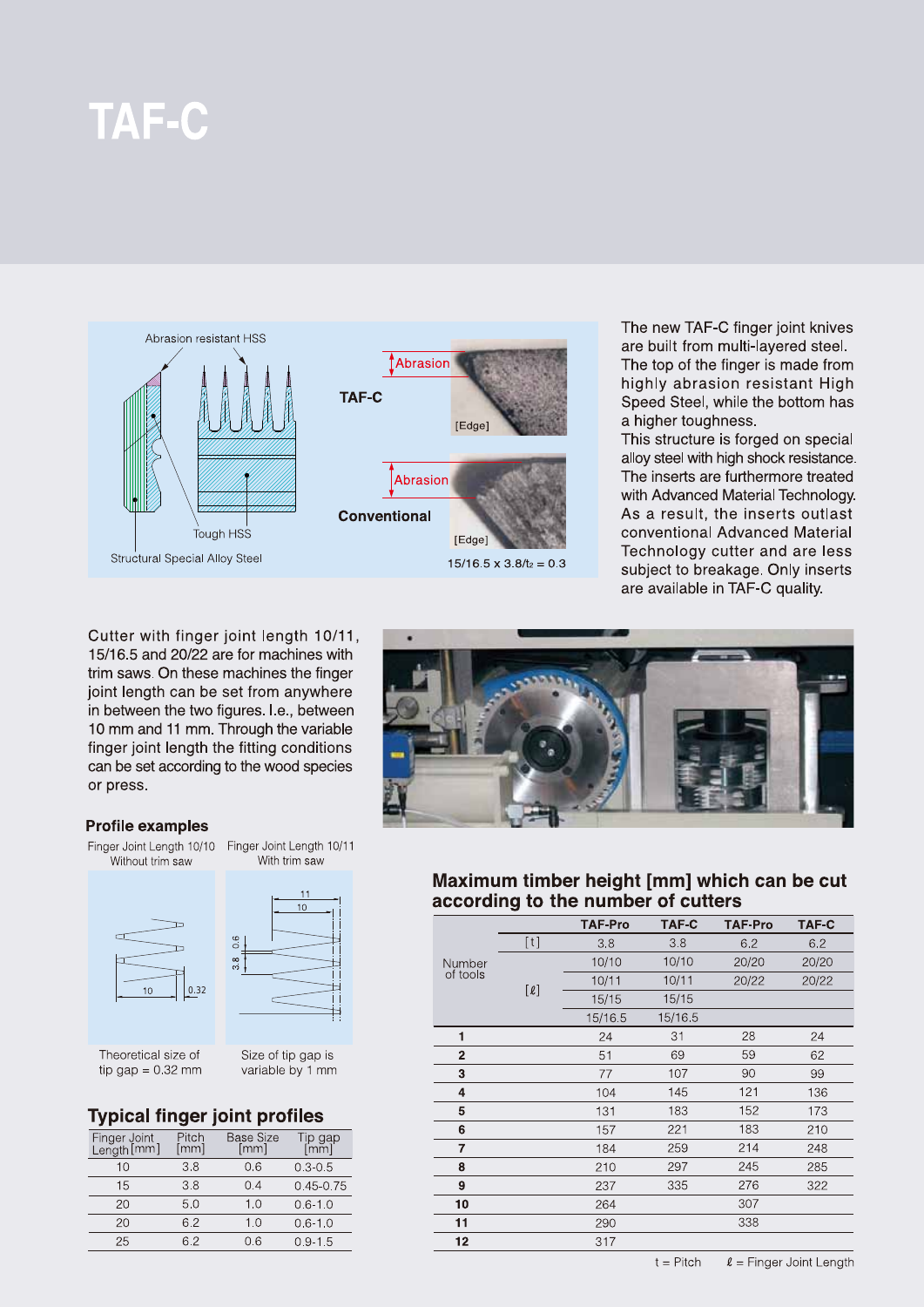## Line Up

WHEFUS

### EP1043129, US6644896, CA2456953,

CNZL02815463, EP1424176, US7424900 **\*HS-HP** coating requires a special resharpening method

| Insert<br>Pin | $\circledcirc$ | Ŕ<br>≒<br>Ш |
|---------------|----------------|-------------|

|                | <b>Cutter Heads</b> |                         |   |           |   | Grade: HS-HP / $\ell$ =Finger Joint Length |          |                |                            |
|----------------|---------------------|-------------------------|---|-----------|---|--------------------------------------------|----------|----------------|----------------------------|
|                | Order No.           | D<br>$\lceil mm \rceil$ |   | B<br>[mm] |   | d<br>[mm]                                  |          | Ζ              | l.<br>$\lceil$ mm $\rceil$ |
| 1              | 887-A105-500        | 160                     | X | 38        | X | 50                                         | $\times$ | $\overline{4}$ | 10/10                      |
| $\overline{2}$ | 887-A020-500        | 160                     | X | 38        | X | 50                                         | $\times$ | $\overline{4}$ | 10/11                      |
| 3              | 887-A072-500        | 170                     | X | 38        | X | 50                                         | $\times$ | $\overline{4}$ | 15/15                      |
| 4              | 887-A036-500        | 170                     | X | 38        | Χ | 50                                         | $\times$ | $\overline{4}$ | 15/16.5                    |
| 5              | 887-A025-500        | 180                     | X | 37.2      | X | 50                                         | $\times$ | $\overline{4}$ | 20/20                      |
| 6              | 887-A038-500        | 180                     | X | 37.2      | X | 50                                         | $\times$ | $\overline{4}$ | 20/22                      |
| 7              | 887-A004-500        | 250                     | X | 38        | X | 50                                         | $\times$ | 6              | 10/11                      |
| 8              | 887-A207-500        | 250                     | X | 38        | X | 50                                         | $\times$ | 6              | 10/10                      |
| 9              | 887-A022-500        | 260                     | X | 38        | X | 50                                         | $\times$ | 6              | 15/15                      |
| 10             | 887-A021-500        | 260                     | X | 38        | X | 50                                         | X        | 6              | 15/16.5                    |
|                |                     |                         |   |           |   |                                            |          |                |                            |

| $\ell$<br>Ń |  |
|-------------|--|

Side positioning

|                | <b>Inserts TAF-C Quality</b> |                                              | Grade: HS-HP / $\ell$ =Finger Joint Length |      |    |
|----------------|------------------------------|----------------------------------------------|--------------------------------------------|------|----|
|                | Order No.                    | W<br>$\lceil$ mm $\rceil$<br>[mm]<br>[mm]    | l.<br>[mm]                                 | [mm] | F  |
| 1              | 779-0034-611                 | -13<br>45 x<br>$35 \times$                   | 10/10                                      | 3.8  | 10 |
| $\overline{2}$ | 779-0068-611                 | $35 \times 45 \times 13$                     | 10/11                                      | 3.8  | 10 |
| 3              | 779-0042-611                 | - 13<br>50<br>35<br>$\times$<br>$\mathsf{X}$ | 15/15                                      | 3.8  | 10 |
| 4              | 779-1503-611                 | - 13<br>35<br>50<br>$\times$<br>$\times$     | 15/16.5                                    | 38   | 10 |
| 5              | 779-0050-611                 | - 13<br>$32.5 \times$<br>55<br>$\times$      | 20/20                                      | 6.2  | 6  |
| 6              | 779-0109-611                 | - 13<br>55<br>30<br>$\mathsf{X}$<br>$\times$ | 20/22                                      | 6.0  | 6  |
|                |                              |                                              |                                            |      |    |

 $t = Pitch$   $F = Number of Finger$ 

Carbide tipped and Advanced Material Technology treated trim saws and hogger are available upon request